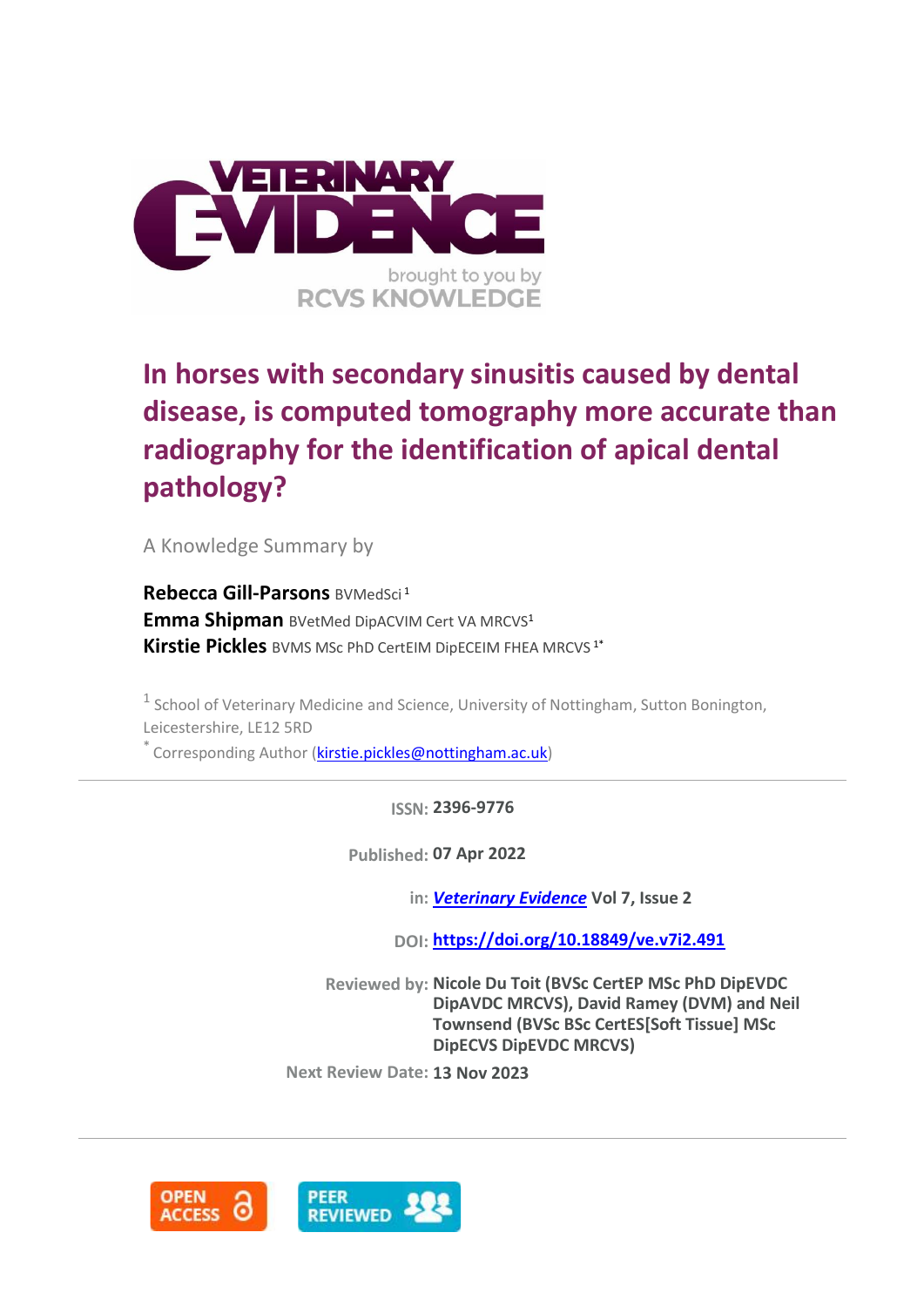#### **PICO question**

In adult horses with secondary sinusitis caused by dental disease, is computed tomography more accurate than radiography for the identification of apical dental pathology?

#### **Clinical bottom line**

#### **Category of research question**

Diagnosis

#### **The number and type of study designs reviewed**

The literature search identified four papers that were critically reviewed. The publications consist of two retrospective case controlled studies, one clinical study and one descriptive study

#### **Strength of evidence**

Weak

#### **Outcomes reported**

Four studies reported the sensitivity of computed tomography (CT) for the diagnosis of apical dental pathology in horses presented for evaluation of clinical signs of sinus disease with histopathological evidence of apical dental pathology. All studies reported the radiographic changes present in these horses or used absence of definitive radiographic changes consistent with apical dental disease as a reason to undertake further CT evaluation. All four papers found that CT identified teeth with apical pathology that radiography had not

#### **Conclusion**

CT is more accurate than radiography for the diagnosis of equine maxillary apical dental pathology; however, clear guidelines on the CT changes associated with apical dental pathology are required. Loss of the lamina dura, infundibular changes or pulpal gas as singular findings on CT imaging can be seen in teeth with no underlying histopathological evidence of apical disease, and in maxillary teeth imaged in horses without clinical signs of maxillary cheek tooth pathology

#### [How to apply this evidence in practice](https://learn.rcvsknowledge.org/mod/book/view.php?id=50)

The application of evidence into practice should take into account multiple factors, not limited to: individual clinical expertise, patient's circumstances and owners' values, country, location or clinic where you work, the individual case in front of you, the availability of therapies and resources.

Knowledge Summaries are a resource to help reinforce or inform decision making. They do not override the responsibility or judgement of the practitioner to do what is best for the animal in their care.

#### **The evidence**

The literature search identified four studies where computed tomography (CT) and radiographic findings of maxillary apical dental pathology were compared.

Two observational studies reported the accuracy of radiography and CT for diagnosis of maxillary cheek tooth apical infection confirmed by gross and histopathological findings (Liuti et al., 2018a; and 2018b).

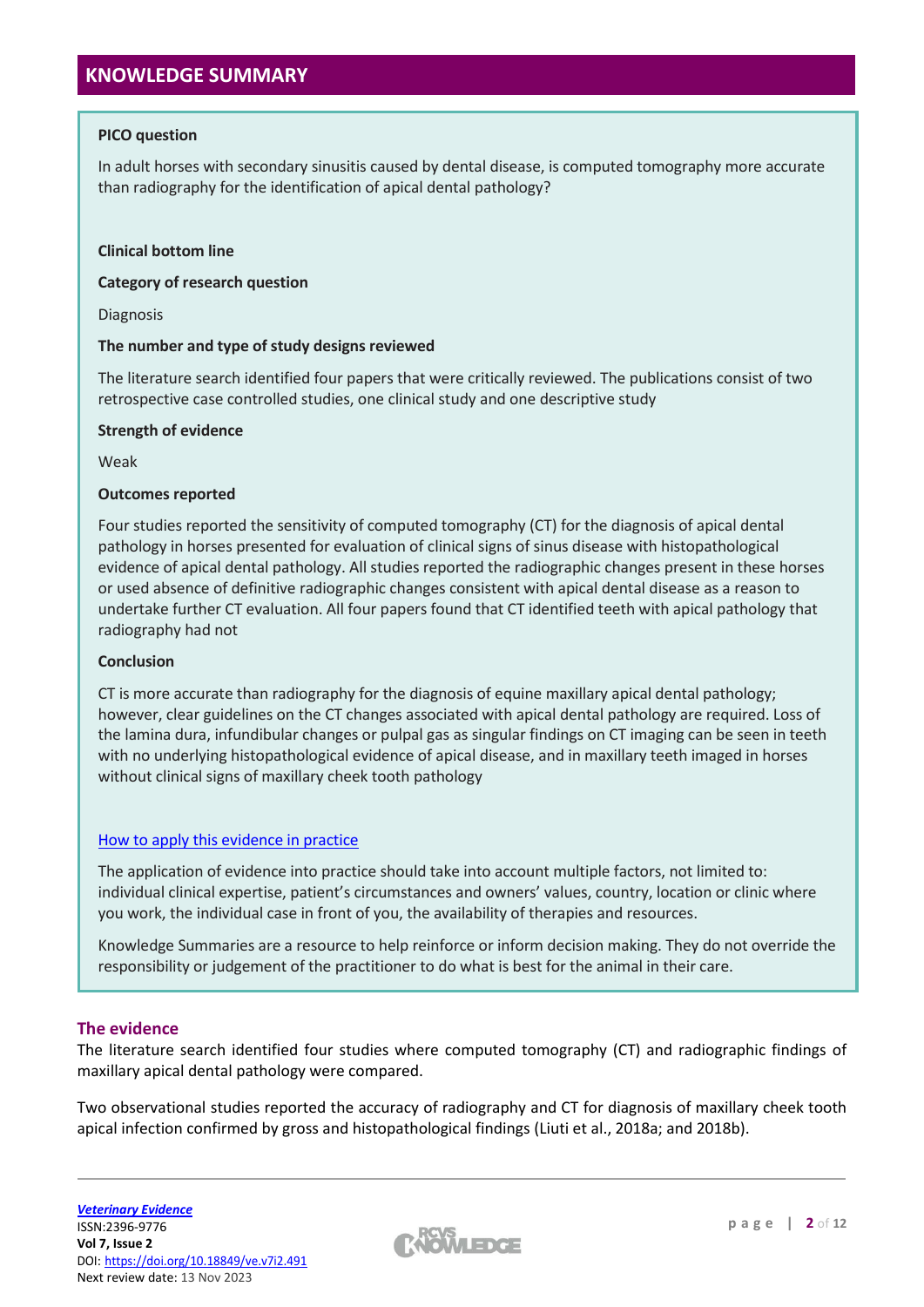Two retrospective case controlled studies investigated radiographic and computed tomographic changes present in maxillary cheek teeth from horses with clinical signs consistent with sinusitis (Bühler et al. 2014; and Henninger et al. 2003).

Bühler et al. (2014) reported malodourous nasal discharge, facial swelling or sinus tract formation as clinical evidence of sinusitis in all studies where clinical cases were recruited. Henninger et al. (2003) reported clinical signs of 2 weeks to 7 years duration. Bühler et al. (2014) and Liuti et al. (2018a) did not record the duration of clinical signs. The number of adult horses within these studies ranged from 18–49.

Liuti et al. (2018a) evaluated radiographic and CT findings of 29 horses with clinical signs of sinusitis. CT findings consistent with apical dental pathology included heterogeneity of the pulp, changes to pulpar volume, gas within or widening of the periapical periodontium, root clubbing and fragmentation and periapical alveolar bone lysis. Radiographic changes consistent with apical dental pathology included periapical sclerosis and apical clubbing. Histopathological evaluation was performed on the 32 teeth removed from these horses based on the CT findings. 32/32 (100%) of teeth with CT findings consistent with apical dental pathology were found to have histopathological evidence of apical dental pathology and one histologically healthy tooth having abnormal CT findings. In contrast, radiographic abnormalities were detected in only 17/32 (53%) teeth.

When a similar study design was used to evaluate cheek teeth from a cadaver population with unknown clinical histories, Liuti et al. (2018b) found 27/28 teeth (96%) with histologically identified apical pathology had CT changes consistent with apical disease, whereas radiography identified abnormalities in 14/28 teeth (50%). Henninger et al. (2003) reported 16/18 (89%) horses with clinical signs consistent with maxillary sinusitis to have CT changes consistent with apical dental pathology and only 5/18 (28%) having radiographic evidence of apical infection.

A retrospective case controlled study (Bühler et al., 2014) investigating the prevalence of apical dental pathology in horses with clinical evidence of sinusitis found 27/28 (96%) horses with inconclusive radiographic evaluation had CT changes of apical dental pathology. Three or more of the following CT changes were considered indicative of apical dental pathology; clubbing of the tooth root, widening of the periodontal space, nondetectable lamina dura, periapical sclerosis, and changes within the pulp cavity (increased pulp horn volume, irregular margination and heterogenous density) and infundibular changes (hypoattenuating occlusal surfaces, linear hypoattenuation along the infundibular length or linear attenuation with a bulbous shape at its apical extent).

An older study (Henninger et al., 2003) found CT changes consistent with apical dental pathology in 16/29 (55%) horses presented for evaluation of sinusitis, with only 5/29 (17%) horses showing radiographic evidence of apical infection. The CT findings consistent with apical dental disease included infundibular hypoattenuation, apical bulging of the tooth socket, root fragmentation and hypoattenuating gas within the tooth socket.

| Liuti et al. (2018a)  |                                                                                                                                                                                                                                                                                                             |  |  |  |
|-----------------------|-------------------------------------------------------------------------------------------------------------------------------------------------------------------------------------------------------------------------------------------------------------------------------------------------------------|--|--|--|
| <b>Population:</b>    | Horses (age range 3-15 years) from one hospital presented with<br>chronic unilateral nasal discharge or maxillary swelling.                                                                                                                                                                                 |  |  |  |
| Sample size:          | 32 maxillary cheek teeth from 29 horses and four control cheek<br>teeth from a cadaver.                                                                                                                                                                                                                     |  |  |  |
| Intervention details: | To compare the radiographic and CT findings with the gross<br>and histological findings to assess the accuracy of each<br>imaging technique. Initial identification of apically infected<br>teeth from clinical examination and oral endoscopy,<br>followed by radiographic and CT imaging. Teeth were then |  |  |  |

### **Summary of the evidence**

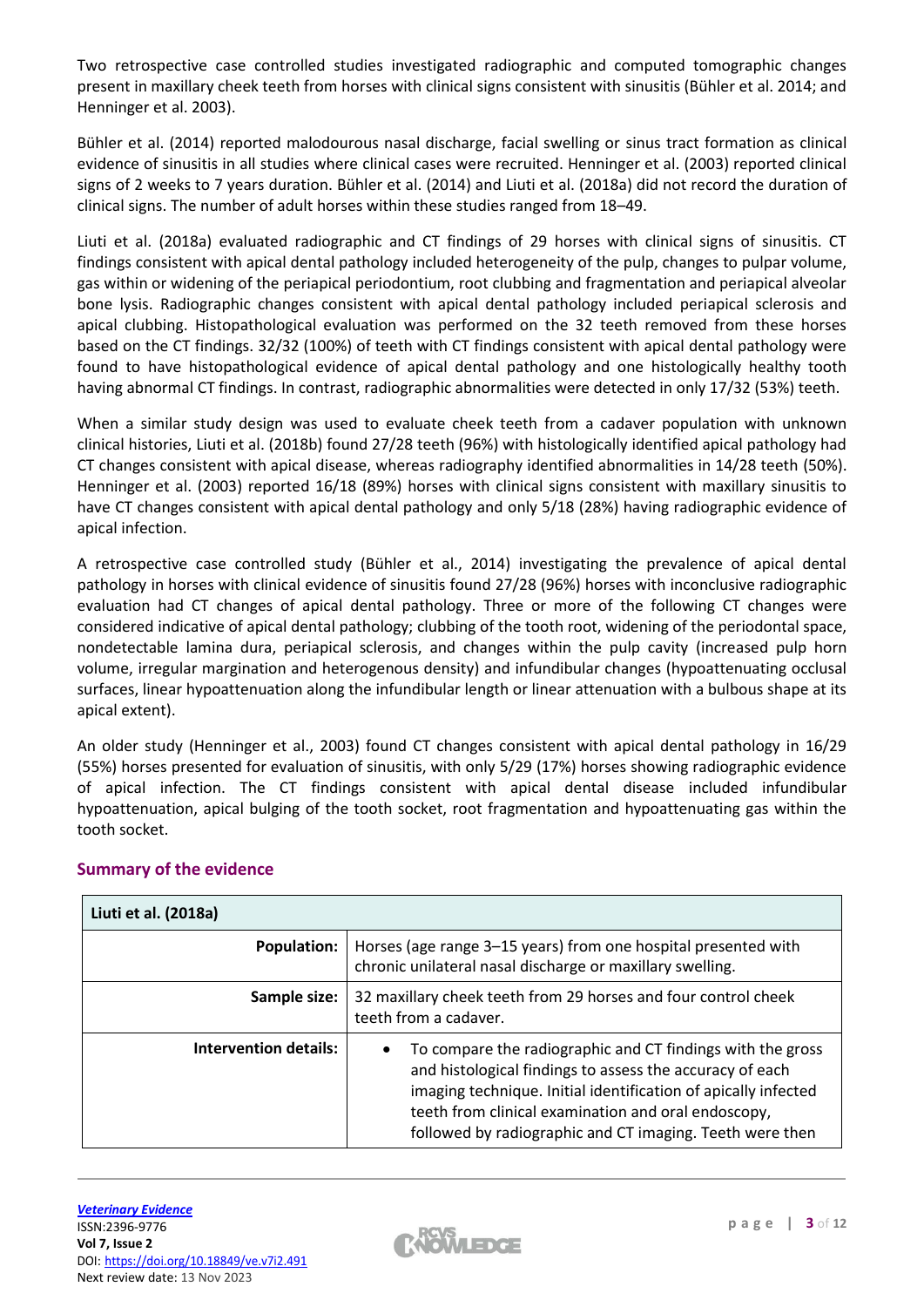|                                                       | extracted based on the outcome of these findings. Extracted<br>teeth underwent further CT, gross pathological and<br>histological examinations by two independent examiners.<br>Histological slides were anonymised and relabelled before<br>$\bullet$<br>examination and standard radiographic projections used.                                                                                                                                                                                                                                                                                                                                                                                                                                                                                                                                                                                                                                                                                                                                                                                                                                                                                                                                                                                                                                                                                                                                                                |  |  |
|-------------------------------------------------------|----------------------------------------------------------------------------------------------------------------------------------------------------------------------------------------------------------------------------------------------------------------------------------------------------------------------------------------------------------------------------------------------------------------------------------------------------------------------------------------------------------------------------------------------------------------------------------------------------------------------------------------------------------------------------------------------------------------------------------------------------------------------------------------------------------------------------------------------------------------------------------------------------------------------------------------------------------------------------------------------------------------------------------------------------------------------------------------------------------------------------------------------------------------------------------------------------------------------------------------------------------------------------------------------------------------------------------------------------------------------------------------------------------------------------------------------------------------------------------|--|--|
| <b>Study design:</b>                                  | Observational clinical study.                                                                                                                                                                                                                                                                                                                                                                                                                                                                                                                                                                                                                                                                                                                                                                                                                                                                                                                                                                                                                                                                                                                                                                                                                                                                                                                                                                                                                                                    |  |  |
| <b>Outcome studied:</b>                               | The accuracy of radiography and CT in the detection of early apical<br>infection.                                                                                                                                                                                                                                                                                                                                                                                                                                                                                                                                                                                                                                                                                                                                                                                                                                                                                                                                                                                                                                                                                                                                                                                                                                                                                                                                                                                                |  |  |
| <b>Main findings:</b><br>(relevant to PICO question): | Radiographic apical pathology was present in 17/32 (53%) of<br>٠<br>teeth.<br>32/32 (100%) teeth had CT evidence of apical disease with<br>$\bullet$<br>the presence of pulpar changes in all teeth.<br>Gross pulpar abnormalities were present in the pulpar of<br>29/32 (91%) teeth and apical changes in 31/32 (97%) and<br>histological pulpar changes were present in 31/32 (97%)<br>teeth. One tooth had no detectable pulpar abnormalities,<br>including assessment of five additional histological sections.                                                                                                                                                                                                                                                                                                                                                                                                                                                                                                                                                                                                                                                                                                                                                                                                                                                                                                                                                             |  |  |
| Limitations:                                          | Gold standard histopathological evidence of apical dental<br>$\bullet$<br>pathology was, by study design, available from clinical cases<br>where tooth removal was predetermined due to abnormal<br>CT finding.<br>Histopathology results were only available from four control<br>$\bullet$<br>maxillary teeth.<br>The clinical history from the cadaver specimens used as<br>controls was unknown.<br>Specific radiographic features indicative of apical infections<br>were decided upon consensus of highly indicative features<br>rather than independent characteristics and same CT<br>findings were agreed upon consensus by both examiners.<br>Criteria of radiographic features consistent with apical<br>dental pathology were not specified beforehand.<br>The conclusion that later radiographic examination would<br>likely have shown a higher proportion with definitive<br>radiographic changes was not evidenced in this paper as the<br>duration of clinical signs was not analysed for association<br>with radiographic findings.<br>CT evidence was the sole reason for the extraction of an<br>apparently healthy tooth (as determined by gross and<br>histological examinations) indicating a false positive -<br>discrepancies between CT and pathology were unclear.<br>No control sinusitis population.<br>Poor evidence of duration of infection or clinical signs.<br>Limited to a small number of cases and predominately<br>descriptive in nature. |  |  |

| Liuti et al. (2018b) |                                                                                                                                                              |  |
|----------------------|--------------------------------------------------------------------------------------------------------------------------------------------------------------|--|
|                      | <b>Population:</b>   54 cadaver horse heads.                                                                                                                 |  |
|                      | <b>Sample size:</b> 30 abnormal cheek teeth (26 maxillary and four mandibular) from 26<br>heads with gross and imaging pathological abnormalities; remaining |  |

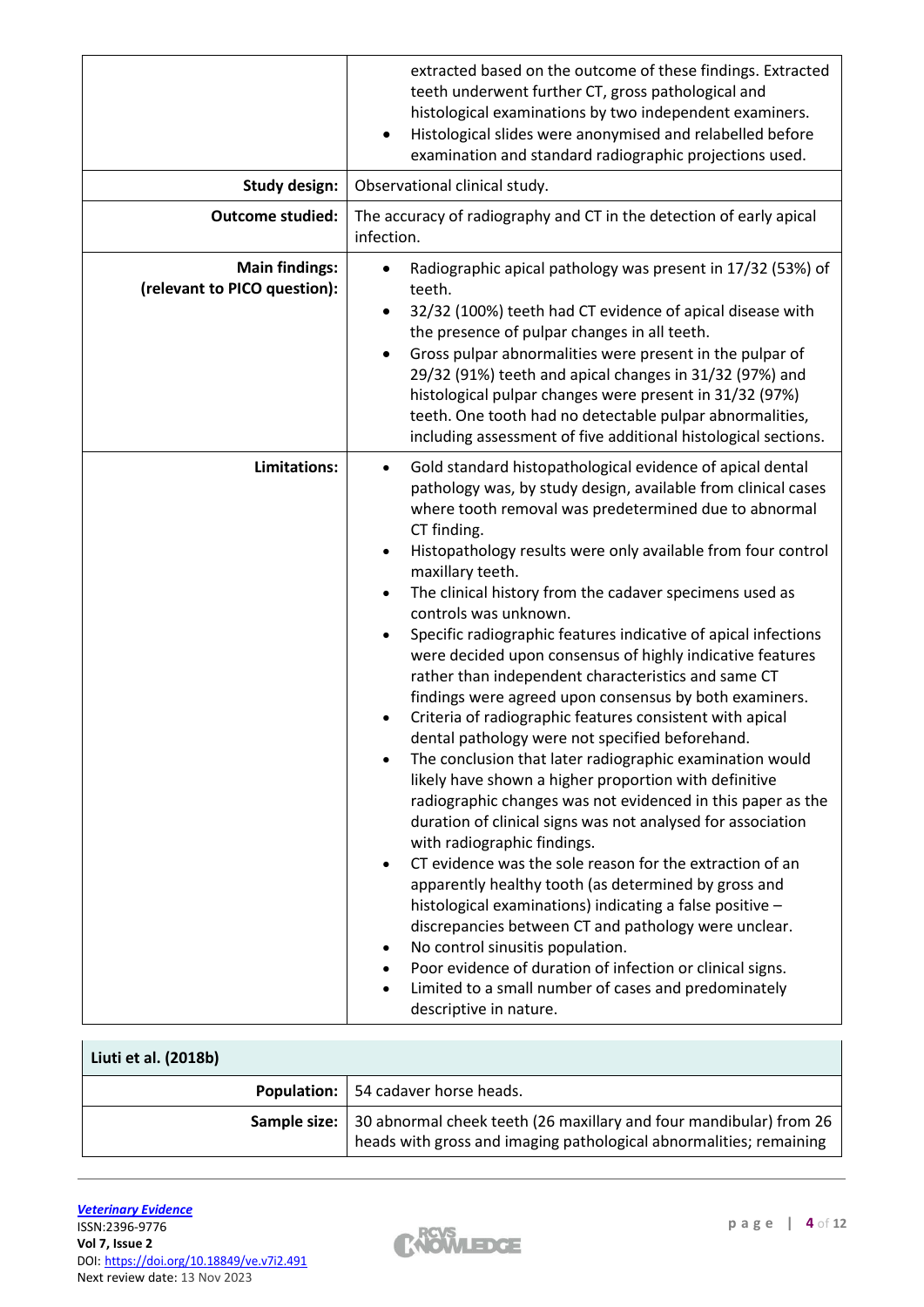|                                                       | 28 heads had no abnormalities on gross pathology and imaging and<br>will not be commented on further in this Knowledge Summary.                                                                                                                                                                                                                                                                                                                                                                                                                                                                                                                                                                                                                                                                                |  |  |
|-------------------------------------------------------|----------------------------------------------------------------------------------------------------------------------------------------------------------------------------------------------------------------------------------------------------------------------------------------------------------------------------------------------------------------------------------------------------------------------------------------------------------------------------------------------------------------------------------------------------------------------------------------------------------------------------------------------------------------------------------------------------------------------------------------------------------------------------------------------------------------|--|--|
| <b>Intervention details:</b>                          | To compare the CT and radiographic findings with the<br>histopathological findings.<br>Images were evaluated by two observers with consensus<br>obtained.<br>Radiographic changes included root clubbing and alveolar<br>bone sclerosis.<br>CT changes included gas within pulps, irregular pulp horn<br>$\bullet$<br>margins, increased pulpar volume, widened periodontal<br>space, gas within periapical tissues, root clubbing, root<br>fragmentation, periapical halo, periapical bone changes<br>including peripheral sclerosis, alveolar bone thickening,<br>resorption / lysis more axially, and infundibular changes.                                                                                                                                                                                 |  |  |
| <b>Study design:</b>                                  | Observational descriptive study.                                                                                                                                                                                                                                                                                                                                                                                                                                                                                                                                                                                                                                                                                                                                                                               |  |  |
| <b>Outcome studied:</b>                               | The accuracy of CT and radiography in detecting apical infection of<br>the cheek teeth by comparing these imaging modalities and<br>histopathological findings.                                                                                                                                                                                                                                                                                                                                                                                                                                                                                                                                                                                                                                                |  |  |
| <b>Main findings:</b><br>(relevant to PICO question): | Gross pulpar abnormalities present in 23/28 (82%) teeth and<br>gross periodontal thickening or swelling of periapical region<br>present in 25/28 (89%) extracted teeth.<br>Of 28 teeth that were confirmed by histology to have apical<br>$\bullet$<br>infection, 23 had gross pulpar abnormalities, 26 had apical<br>calcified tissue changes, and 26 had periapical periodontal<br>changes.<br>In all 16 teeth with severe histological alveolar bone<br>changes, perialveolar bone changes were visible on CT, but<br>only four of these 16 cases had identifiable periapical<br>alveolar changes radiographically.<br>CT imaging showed convincing evidence of apical infection<br>on CT imaging in 27/28 teeth (96%).<br>Radiographic abnormalities were found in 14/28 (50%)<br>apically infected teeth. |  |  |
| Limitations:                                          | One tooth with pulpar discolouration and histological<br>evidence of apical infection did not have any CT imaging<br>evidence of apical disease (false negative).<br>No previous history of the horses.<br>Images were evaluated by two observers but this was not<br>undertaken independently.<br>Teeth were initially screened as apically infected by imaging<br>and / or clinical examination before being removed for<br>histopathological evaluation.                                                                                                                                                                                                                                                                                                                                                    |  |  |

| Bühler et al. (2014) |                                                                                                                          |
|----------------------|--------------------------------------------------------------------------------------------------------------------------|
|                      | <b>Population:</b>   Horses (age range 4–20 years) scanned with CT at one clinic<br>between February 2008 and June 2010. |
|                      | <b>Sample size:</b>   1,764 roots and 1,176 infundibula of 588 upper cheek teeth from 49<br>horses.                      |

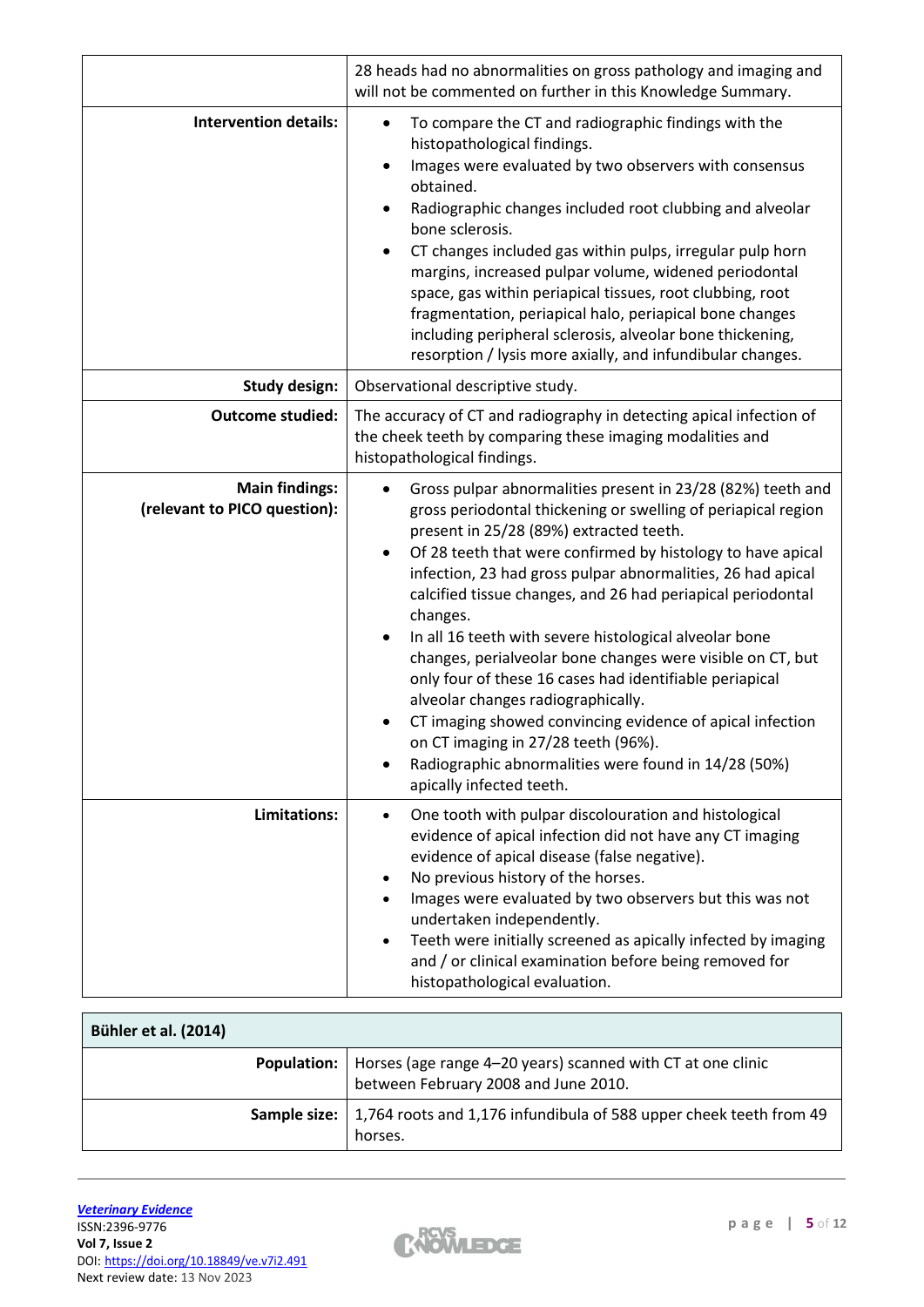| <b>Intervention details:</b>                          | The 49 cases were split into two groups:<br>Group 1 (28 horses): Horses with clinical signs<br>$\circ$<br>suggesting primary apically infected maxillary cheek<br>teeth (malodourous, purulent, or sanguineous nasal<br>discharge, facial swelling, and sinus tract formation)<br>but without obvious findings on oral examination and<br>where radiographs were inconclusive.<br>Group 2 (21): Horses without clinical evidence of<br>$\circ$<br>apically infected maxillary cheek teeth (examined for<br>unrelated reasons).<br>CT images were observed by a board-certified radiologist and<br>the first author.<br>Data sheets evaluating the presence or absence of CT findings<br>were compiled for each cheek tooth, infundibulum, and root in<br>all cases.                                                                                                                                                                                                                                                                                                                                                                                                                                                                                                                                                                                                                                                                                                                               |
|-------------------------------------------------------|---------------------------------------------------------------------------------------------------------------------------------------------------------------------------------------------------------------------------------------------------------------------------------------------------------------------------------------------------------------------------------------------------------------------------------------------------------------------------------------------------------------------------------------------------------------------------------------------------------------------------------------------------------------------------------------------------------------------------------------------------------------------------------------------------------------------------------------------------------------------------------------------------------------------------------------------------------------------------------------------------------------------------------------------------------------------------------------------------------------------------------------------------------------------------------------------------------------------------------------------------------------------------------------------------------------------------------------------------------------------------------------------------------------------------------------------------------------------------------------------------|
| <b>Study design:</b>                                  | Retrospective case control study.                                                                                                                                                                                                                                                                                                                                                                                                                                                                                                                                                                                                                                                                                                                                                                                                                                                                                                                                                                                                                                                                                                                                                                                                                                                                                                                                                                                                                                                                 |
| <b>Outcome studied:</b>                               | The prevalence and relationship of CT findings in maxillary<br>cheek teeth in horses with and without clinical evidence of<br>apical infection.<br>Apical infection was diagnosed if three or more of the CT<br>findings from: changes of the pulp cavity, clubbing of the root,<br>widened periodontal space, nondetectable lamina dura,<br>periapical sclerosis - these features were noted and then<br>subjectively scored as mild, moderate or severe.                                                                                                                                                                                                                                                                                                                                                                                                                                                                                                                                                                                                                                                                                                                                                                                                                                                                                                                                                                                                                                        |
| <b>Main findings:</b><br>(relevant to PICO question): | Overall, all horses had CT changes in at least one cheek tooth<br>$\bullet$<br>root $-1,499/1,764$ (85%) of all investigated roots had various<br>degrees of CT abnormalities.<br>Nondetectable lamina dura was present as the most common<br>$\bullet$<br>single CT abnormality in 1,338 of 1,764 roots imaged.<br>783/1,338 (59%) roots with no detectable lamina dura were<br>from horses with clinical evidence of apical infection and<br>555/1,338 (42%) roots from horses with no evidence of apical<br>infection.<br>CT changes more prevalent in horses in group 1:<br>14 roots had pulpitis in group 1 whereas only one in<br>$\circ$<br>group 2, clubbing of the root was only present in group<br>1 (in 29 roots), periapical sclerosis was present in 114<br>roots in group 1 and six in group 2, widened<br>periodontal space was present in 42 roots in group 1<br>and one in group 2, and infundibular changes found in<br>303 infundibula, 182 from group 1.<br>In group 1, mild, moderate, and severe apical infection was<br>diagnosed in 35, 19 and 14 roots and in 15, eight and 10<br>maxillary cheek teeth, respectively.<br>27/28 horses with clinical signs of maxillary tooth root<br>pathology were confirmed by CT to have apical infection.<br>One horse from group 2 had CT changes consistent with apical<br>tooth root disease infection but no associated clinical signs.<br>Radiographic changes consistent with apical dental pathology<br>were not discussed. |
| Limitations:                                          | The radiographic features that were examined initially were not<br>specified as to what placed the horses in group 1.                                                                                                                                                                                                                                                                                                                                                                                                                                                                                                                                                                                                                                                                                                                                                                                                                                                                                                                                                                                                                                                                                                                                                                                                                                                                                                                                                                             |

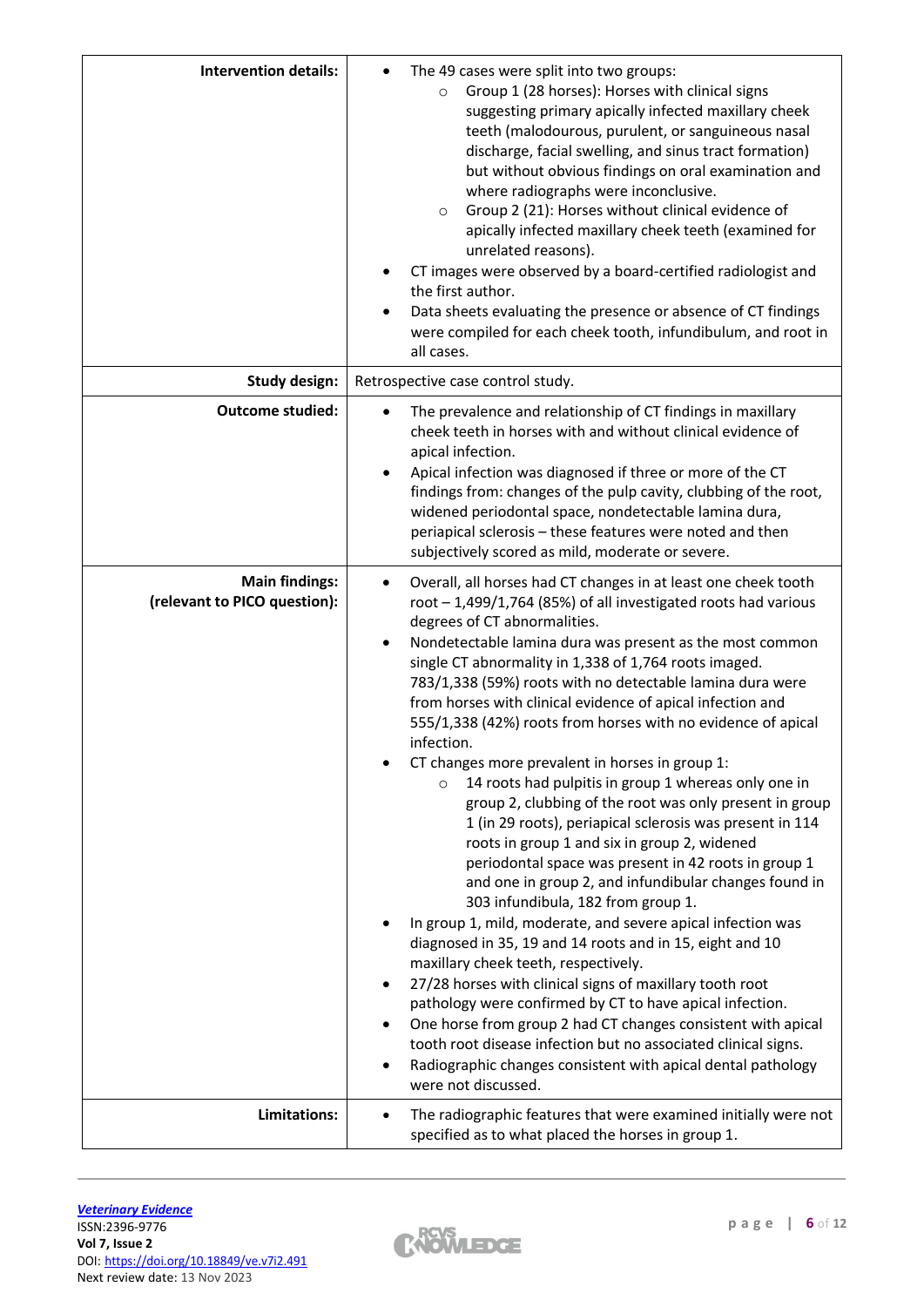| Henninger et al. (2003)                               |                                                                                                                                                                                                                                                                                                                                                                                                                                                                                                                                                                                                                                                                                                                                                                                                                                                                                                                                                                                                                                       |  |  |  |
|-------------------------------------------------------|---------------------------------------------------------------------------------------------------------------------------------------------------------------------------------------------------------------------------------------------------------------------------------------------------------------------------------------------------------------------------------------------------------------------------------------------------------------------------------------------------------------------------------------------------------------------------------------------------------------------------------------------------------------------------------------------------------------------------------------------------------------------------------------------------------------------------------------------------------------------------------------------------------------------------------------------------------------------------------------------------------------------------------------|--|--|--|
| <b>Population:</b>                                    | Horses (ranging from 1.8-18.1 years) referred between 1998 and<br>2000.                                                                                                                                                                                                                                                                                                                                                                                                                                                                                                                                                                                                                                                                                                                                                                                                                                                                                                                                                               |  |  |  |
| Sample size:                                          | 18 horses.                                                                                                                                                                                                                                                                                                                                                                                                                                                                                                                                                                                                                                                                                                                                                                                                                                                                                                                                                                                                                            |  |  |  |
| <b>Intervention details:</b>                          | Referred for advanced diagnostic imaging and presenting<br>$\bullet$<br>with any of the following clinical signs: Unilateral or bilateral<br>nasal discharge, purulent conjunctivitis, facial swelling and /<br>or epiphora.<br>Radiography of the head was performed before CT.<br>Abnormal CT findings:<br>Cavity abnormal findings of hypoattenuation. Grade<br>$\circ$<br>I: Loss of enamel/dentine stripes, gas within the<br>infundibulum. Grade II: Gas within the dentine /<br>enamel border or within the pulp. Grade III:<br>Fractured tooth.<br>Root infection - Borderline: Apical bulging of the<br>$\circ$<br>socket more than 10 mm off the enamel walls or<br>irregularity. Mild: Total hypoattenuating spot (gas)<br>within the socket or apical fragmented root.<br>Moderate: Gas and fragmented root at the same<br>time, increased bulging of 1-3 cm. Severe: Apical<br>soft tissue changes >3 cm as before and secondary<br>sinusitis, occluded nasomaxillary aperture,<br>hyperattenuation representing a mass. |  |  |  |
| <b>Study design:</b>                                  | Retrospective observational case control study.                                                                                                                                                                                                                                                                                                                                                                                                                                                                                                                                                                                                                                                                                                                                                                                                                                                                                                                                                                                       |  |  |  |
| <b>Outcome studied:</b>                               | The usefulness of CT to evaluate dental lesions occurring<br>$\bullet$<br>with nasal and / or paranasal disease.<br>CT changes divided into cavity and root for abnormal<br>$\bullet$<br>findings which were divided into mild, moderate, and<br>severe.                                                                                                                                                                                                                                                                                                                                                                                                                                                                                                                                                                                                                                                                                                                                                                              |  |  |  |
| <b>Main findings:</b><br>(relevant to PICO question): | 54 maxillary cheek teeth were recognised as diseased<br>between the 18 horses, the most common tooth being 109.<br>The entire rostral maxillary sinus was filled with material of<br>٠<br>soft tissue opacity in 17/18 horses and CT changes of the<br>nasal cavity were identified in 16/18 horses with nasal<br>discharge.<br>Apical infection was identified as the underlying cause of<br>sinusitis in 15 horses.<br>12/18 horses had changes in the cavity and 16/18 horses<br>had root changes on CT evaluation but only five horses were<br>identified as having apical pathology on radiographic<br>imaging.                                                                                                                                                                                                                                                                                                                                                                                                                  |  |  |  |
| Limitations:                                          | Older study with less clearly defined CT criteria for the<br>presence of apical dental pathology.                                                                                                                                                                                                                                                                                                                                                                                                                                                                                                                                                                                                                                                                                                                                                                                                                                                                                                                                     |  |  |  |

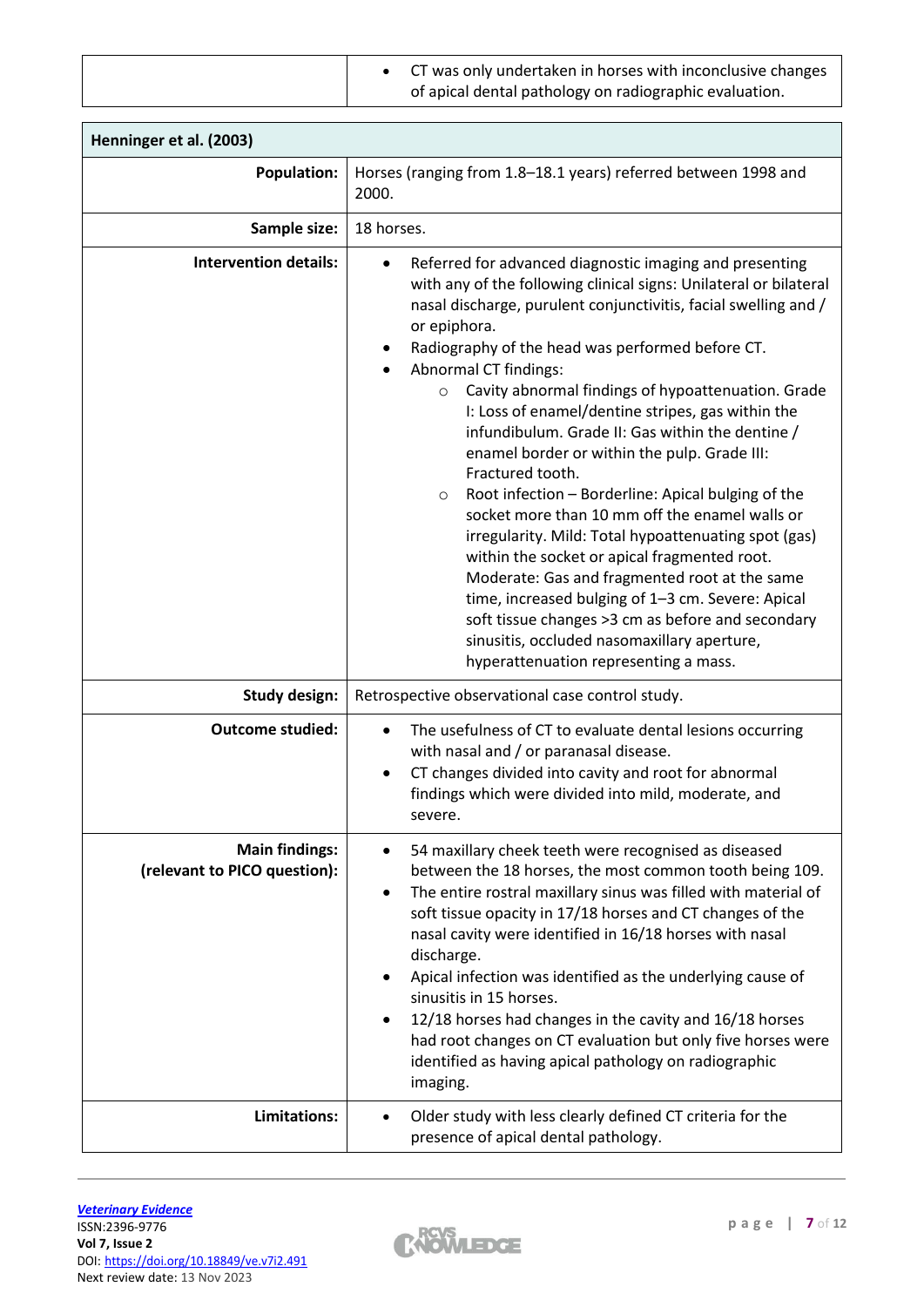| All horses were radiographed first, and no comparison is<br>made between radiography and CT yet the study concludes<br>that CT allows a more confident diagnosis over radiography.<br>Criteria for radiographic apical changes were not defined nor<br>$\bullet$<br>was it specified if the same teeth were affected<br>radiographically and with CT.<br>Only 18 horses. |
|--------------------------------------------------------------------------------------------------------------------------------------------------------------------------------------------------------------------------------------------------------------------------------------------------------------------------------------------------------------------------|
| No discussion of whether images were reviewed by one or<br>$\bullet$                                                                                                                                                                                                                                                                                                     |
| multiple persons.                                                                                                                                                                                                                                                                                                                                                        |

#### **Appraisal, application and reflection**

No randomised control studies exist within the literature directly comparing CT to radiography in the diagnosis of apical dental pathology in adult horses. Three of the four papers in which radiography and CT were undertaken presented data from clinical cases presenting to veterinary hospitals and it is therefore understandable that CT was undertaken in some cases, where radiography was inconclusive and histopathological evaluation of the tooth roots could only be undertaken on teeth deemed to have apical pathology by radiographic or CT evaluation necessitating removal on patient welfare grounds.

All four papers comparing CT and radiographic evaluation of apical dental pathology either in horses with clinical signs consistent with sinusitis or in cadaver specimens found CT to identify lesions in horses without radiographic changes of apical dental disease. In all studies, the sensitivity of CT to detect apical dental pathology was greater than the reported sensitivities for radiography alone.

There is a wide range of sensitivities reported for radiographic evaluation of apical dental pathology which was likely attributed to differences in radiographic technique and variability in the criteria on which a diagnosis of apical disease was made, as discussed within the literature. Radiographic changes consistent with apical dental pathology were listed as apical blunting, periapical halo and crown fracture (Liuti et al., 2018a) root blunting and alveolar bone sclerosis (Liuti et al., 2018b). Other studies that do not directly compare CT to radiography have further stated radiographic findings that indicate criteria for dental pathology as sclerosis, cementosis, clubbing of the tooth root, interruption of the lamina dura, loss of dental density, lucency surrounding the apex of the tooth and fracture lines (Weller et al., 2001); and periapical halo formation, periapical sclerosis, clubbing of the root, loss of lamina dura and widening of the periodontal ligament (Townsend et al., 2011). The criteria used to make a radiographic diagnosis of apical dental pathology was made was not recorded in two papers (Bühler et al., 2014 and Henninger et al., 2003).

Some variations existed in reported CT changes associated with apical dental pathology. Changes were generally considered infundibular, pulpal or associated with the alveolar bone. Specific CT changes consistent with apical dental pathology were listed as increased pulpal volume, irregular pulp horn margins, periapical gas, widening of the periodontal space, root clubbing, root fragmentation, periapical halo, periapical alveolar bone lysis, dental fracture, and infundibular changes and with the addition of alveolar bone thickening and pulpal gas (Liuti 2018a; and 2018b). Infundibular gas, pulpal gas, tooth fracture, gas within the socket, apical bulging of the socket were reported (Henninger et al., 2003) and increased pulpar volume, irregular pulp horn margins and heterogeneous density, root clubbing, widening of the periodontal space >1 mm, nondetectable lamina dura, periapical sclerosis and infundibular changes (hypoattenuating occlusal surface, linear hypoattenuation along the infundibular length or linear hypoattenuation with a bulbous shape at its apical extent, and tooth fractures (Bühler et al,. 2014).

Bühler et al. (2014) found individual CT abnormalities other than clubbing of the root in dental apices of horses without clinical signs of sinusitis and loss of lamina dura in 1,338 of 1,764 (76%) of tooth roots examined with 555 roots being from the 21 horses without clinical signs of dental disease. Likewise, infundibular changes as a solitary CT feature were not significantly associated with other CT signs of apical infection. Liuti et al. (2018a) also found one tooth containing gas pockets in the apical aspect of one pulp and adjacent periodontal space

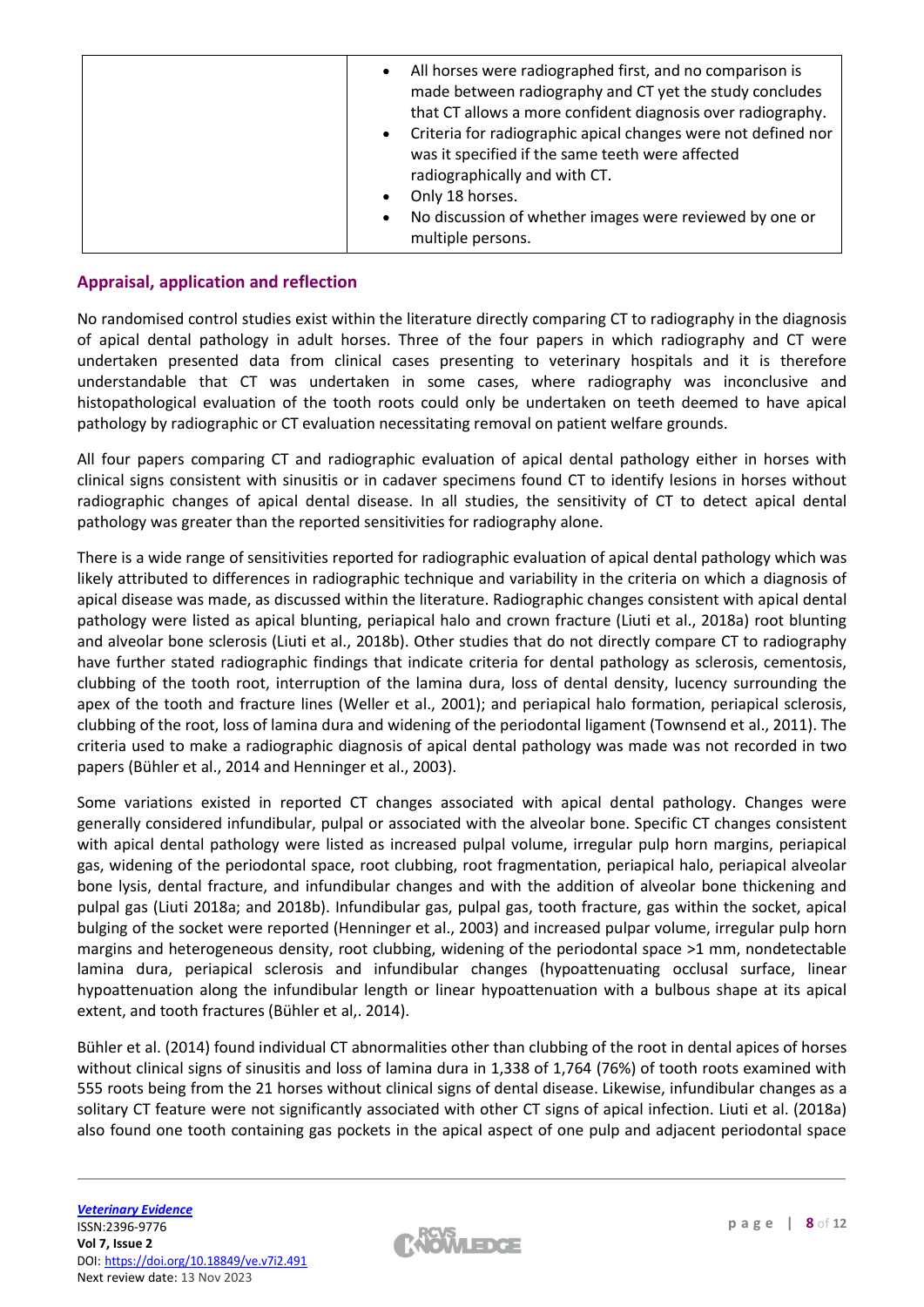where no pathological changes were found following its extraction. Single CT changes may therefore be evident in teeth from horses without clinical evidence of dental pathology and in teeth with no histopathological abnormalities and therefore loss of or nondetectable lamina and infundibular changes may be a poor indicator of apical infection as a single pathological change and may need the presence of other changes to be indicative of pathology.

The literature supports the use of CT imaging in the diagnosis of apical dental pathology in horses with signs of sinusitis as being more sensitive than radiography. In all four papers comparing CT and radiographic evaluation of apical dental pathology, CT identified lesions in horses without conclusive radiographic evidence of pathological changes consistent with apical dental disease. Consequently, all four papers reported a higher sensitivity of CT to detect pathology compared with radiography. However, care should be taken in interpreting individual CT changes, particularly loss of lamina dura, infundibular changes, and gas pockets within the pulp, as these individual changes have been reported in teeth from horses without signs of dental disease and without histopathological evidence of apical pathology. Therefore it is recommended that additional pathological changes should be identified to meet the criteria of dental apical pathology.

# **Methodology**

| <b>Search strategy</b>       |                                                                                                                                                                                                                                                                                                                                                                                                                                                                                                                                                                                                                                                                                                                 |  |  |  |
|------------------------------|-----------------------------------------------------------------------------------------------------------------------------------------------------------------------------------------------------------------------------------------------------------------------------------------------------------------------------------------------------------------------------------------------------------------------------------------------------------------------------------------------------------------------------------------------------------------------------------------------------------------------------------------------------------------------------------------------------------------|--|--|--|
| Databases searched and dates | CAB Abstracts on OVID platform 1910-2021                                                                                                                                                                                                                                                                                                                                                                                                                                                                                                                                                                                                                                                                        |  |  |  |
| covered:                     | PubMed accessed on NCBI platform 1910-2021                                                                                                                                                                                                                                                                                                                                                                                                                                                                                                                                                                                                                                                                      |  |  |  |
| Search terms:                | <b>CAB Abstracts:</b><br>1. (horse* or equi* or equus or pon*).mp. or exp horses/ or<br>exp equus/ [mp=abstract, title, original title, broad terms,<br>heading words, identifiers, cabicodes]<br>2. (sinus* or paranasal or para-nasal or maxillary).mp. or exp<br>sinuses/ or exp sinusitis/ [mp=abstract, title, original title,<br>broad terms, heading words, identifiers, cabicodes]<br>3. (CT or Computed tomography).mp. [mp=abstract, title,<br>original title, broad terms, heading words, identifiers,<br>cabicodes]<br>4. (Radiograph* or xray* or x-ray* or radiol*).mp.<br>[mp=abstract, title, original title, broad terms, heading<br>words, identifiers, cabicodes]<br>5. 1 and 2 and (3 or 4) |  |  |  |
|                              | PubMed:                                                                                                                                                                                                                                                                                                                                                                                                                                                                                                                                                                                                                                                                                                         |  |  |  |
|                              | 1. Horse or horses or equine or equines or equus                                                                                                                                                                                                                                                                                                                                                                                                                                                                                                                                                                                                                                                                |  |  |  |
|                              | Sinus or sinusitis or paranasal or para-nasal or maxillary or<br>2.<br>teeth                                                                                                                                                                                                                                                                                                                                                                                                                                                                                                                                                                                                                                    |  |  |  |
|                              | 3. CT or computed tomography                                                                                                                                                                                                                                                                                                                                                                                                                                                                                                                                                                                                                                                                                    |  |  |  |
|                              | Radiography or xray or x-ray or radiology<br>4.                                                                                                                                                                                                                                                                                                                                                                                                                                                                                                                                                                                                                                                                 |  |  |  |
|                              | #1 and #2 and (#3 or #4)<br>5.                                                                                                                                                                                                                                                                                                                                                                                                                                                                                                                                                                                                                                                                                  |  |  |  |
| Dates searches performed:    | 13 Nov 2021                                                                                                                                                                                                                                                                                                                                                                                                                                                                                                                                                                                                                                                                                                     |  |  |  |

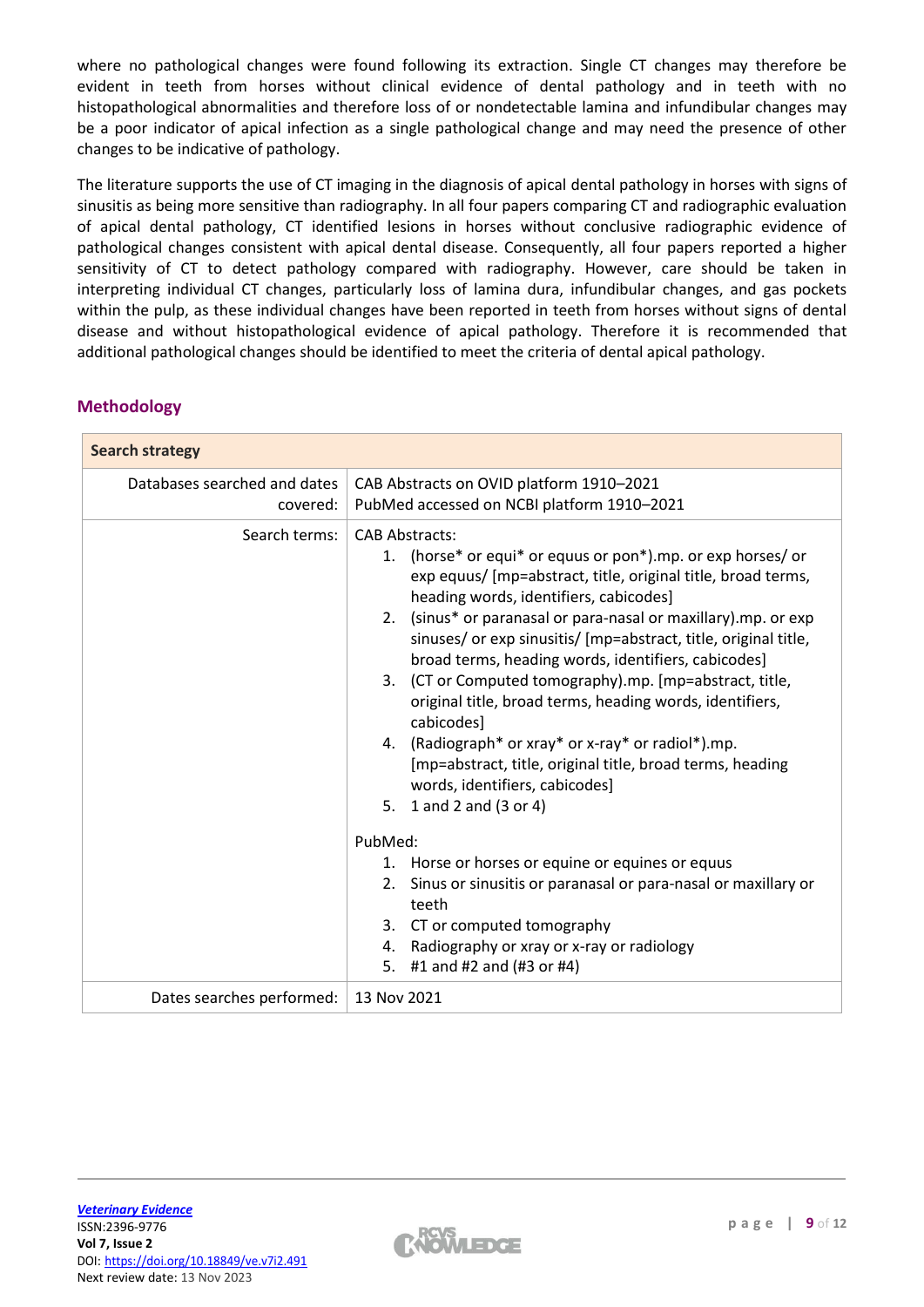| <b>Exclusion / Inclusion criteria</b> |                                                                                                                                                                                  |  |  |
|---------------------------------------|----------------------------------------------------------------------------------------------------------------------------------------------------------------------------------|--|--|
| Exclusion:                            | Non-relevant to the PICO.<br>Non-English language.<br>$\bullet$<br>Study design was single case report.<br>$\bullet$<br>Non-empirical research.<br>$\bullet$<br>Duplicates.<br>٠ |  |  |
| Inclusion:                            | Relevant to PICO.<br>$\bullet$<br>Observational studies.<br>Articles published in the English language.<br>$\bullet$<br>Retrospective studies.<br>٠                              |  |  |

| <b>Search outcome</b>                         |                      |                                             |                                         |                                              |                                 |
|-----------------------------------------------|----------------------|---------------------------------------------|-----------------------------------------|----------------------------------------------|---------------------------------|
| <b>Database</b>                               | Number of<br>results | Excluded-<br><b>Non-English</b><br>Language | $Excluded -$<br>Not relevant<br>to PICO | $Excluded -$<br><b>Single case</b><br>report | <b>Total relevant</b><br>papers |
| <b>CAB Abstracts</b>                          | 389                  | 76                                          | 308                                     | 1                                            | $\overline{4}$                  |
| PubMed                                        | 369                  | 15                                          | 350                                     | 0                                            | $\overline{4}$                  |
| Total relevant papers when duplicates removed |                      |                                             |                                         | 4                                            |                                 |

# **CONFLICT OF INTEREST**

The authors declare no conflicts of interest.

The authors acknowledge the contribution of Kirstie Pickles and Emma Shipman in the preparation of this manuscript.

## **REFERENCES**

- 1. Bühler, M., Fürst, A., Lewis, F. I., Kummer, M. & Ohlerth S*.* (2014). Computed tomographic features of apical infection of equine maxillary cheek teeth: A retrospective study of 49 horses. *Equine Veterinary Journal*. 46(4), 468–473. DOI: <http://dx.doi.org/10.1111/evj.12174>
- 2. Henninger, W., Frame, E. M., Willman, M., Simhofer, H., Malleczek, D., Kneissl, S. M. & Mayrhofer, E. (2003). CT features of alveolitis and sinusitis in horses. *Veterinary Radiology & Ultrasound*. 44(3), 269– 276. DOI: <https://doi.org/10.1111/j.1740-8261.2003.tb00454.x>
- 3. Liuti, T., Smith, S. & Dixon, P. M. (2018a). A comparison of computed tomographic, radiographic, gross and histological, dental, and alveolar findings in 30 abnormal cheek teeth from equine cadavers. *Frontiers in Veterinary Science*. 4, 236. DOI: <https://doi.org/10.3389/fvets.2017.00236>
- 4. Liuti, T., Smith, S. & Dixon, P. M. (2018b). Radiographic, computed tomographic, gross pathological and histological findings with suspected apical infection in 32 equine maxillary cheek teeth (2012– 2015). *Equine Veterinary Journal*. 50(1), 41–47. DOI: <https://doi.org/10.1111/evj.12729>
- 5. Townsend, N. B., Hawkes, C. S., Rex, R., Boden, L. A. & Barakzai, S. Z. (2011). Investigation of the sensitivity and specificity of radiological signs for diagnosis of periapical infection of equine cheek

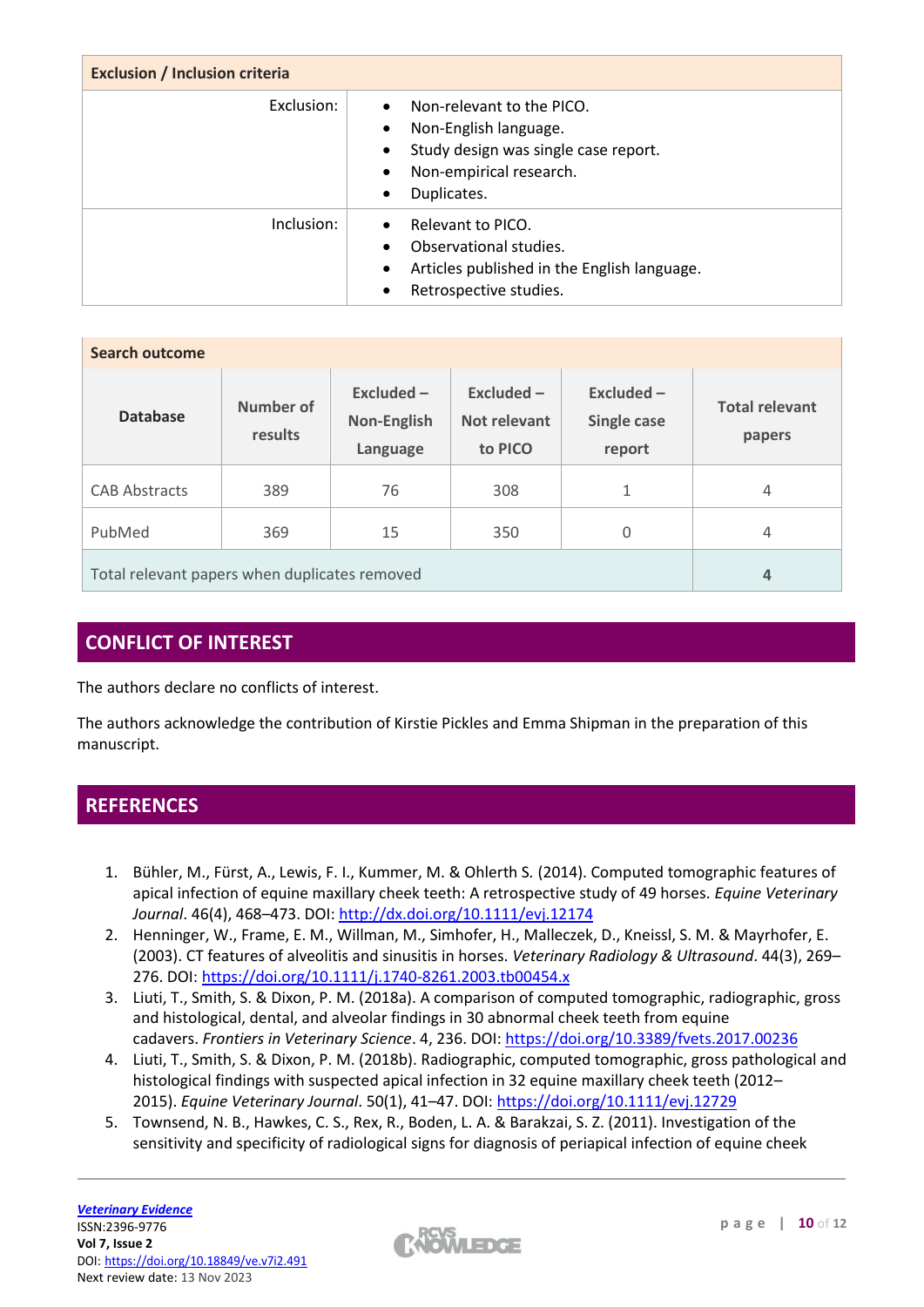teeth. *Equine Veterinary Journal*. 43(2), 170–178. DOI: [https://doi.org/10.1111/j.2042-](https://doi.org/10.1111/j.2042-3306.2010.00148.x) [3306.2010.00148.x](https://doi.org/10.1111/j.2042-3306.2010.00148.x)

6. Weller, R., Livesey, L., Maierl, J., Nuss, K., Bowen, I. M., Cauvin, E. R. J., Weaver, M., Schumacher, J. & May, S. A. (2001). Comparison of radiography and scintigraphy in the diagnosis of dental disorders in the horse. *Equine Veterinary Journal*. 33(1), 49–58. DOI: <https://doi.org/10.2746/042516401776767458>